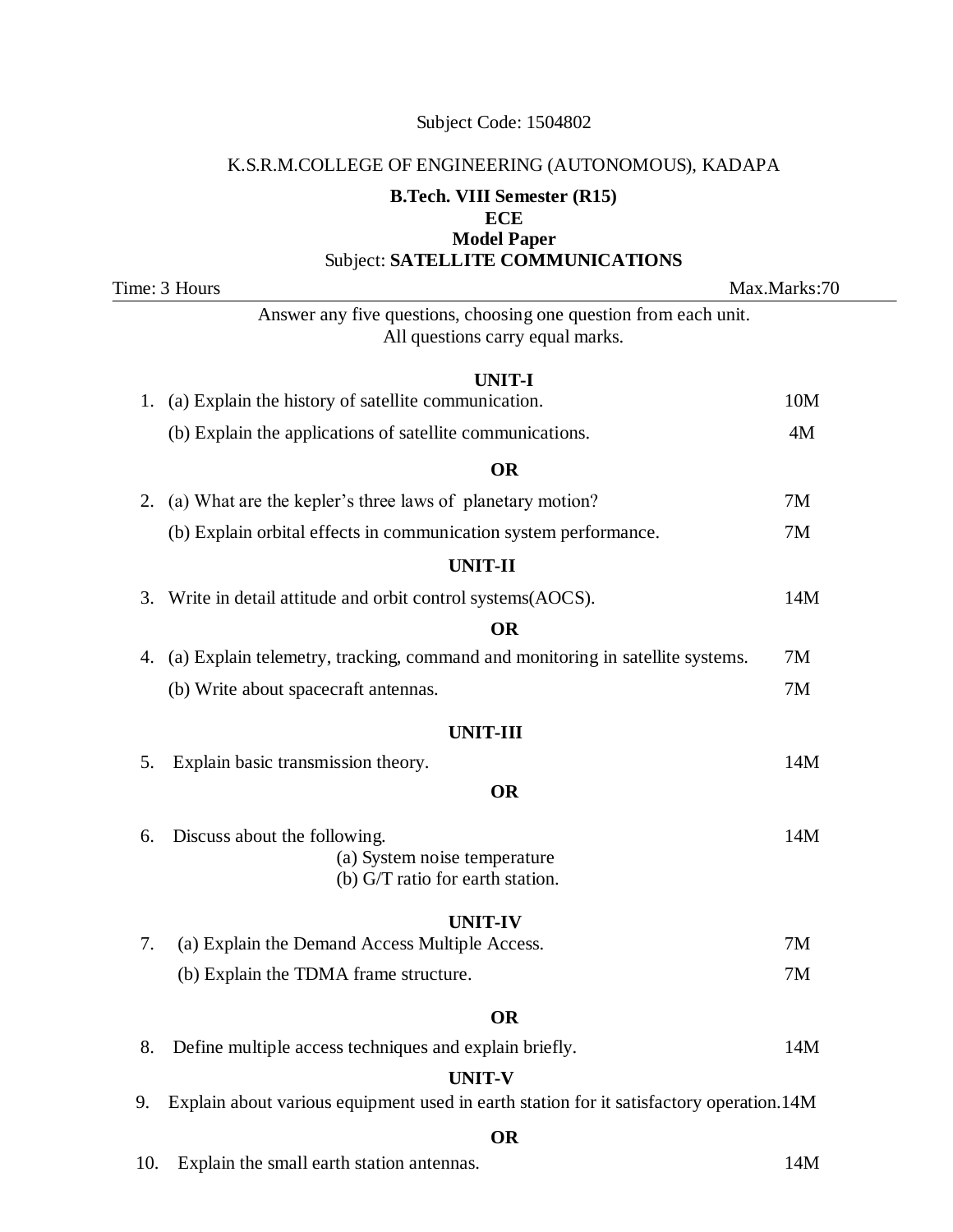# **Sub Code No: 1504808 K.S.R.M.COLLEGE OF ENGINEERING (AUTONOMOUS), KADAPA B.Tech. VIII Semester (R15) ECE Model Paper**

## **SUB: BIOMEDICAL INSTRUMENTATION**

**Time: 3 Hours Max.Marks:70** Answer any five questions, choosing one question from each unit. All questions carry equal marks. **Unit I** 1. (a). Explain components of medical instrumentation system. (7) (b). Explain any two Bio-signals and characteristics. (7) **Or** 2. Explain Static and dynamic characteristics of medical instruments. (14) **Unit II** 3. Explain Conduction through nerve to neuro-muscular junction. (14) **Or** 4. (a). Explain Resting Potential Generation and Propagation of Action Potential. (9) (b).Explain the structure and characteristics of human cell. (5) **Unit III** 5. (a).Differentiate between microelectrodes and Needle electrodes. (7) (b).Explain body surface electrodes. (7) **Or** 6. (a). Discuss the mechanical function of the heart with necessary diagram. (7) (b). what is defibrillator? Explain dc defibrillator with necessary diagram. (7) **Unit IV** 7. (a). Explain the working principle of electromagnetic blood flow meter with suitable diagram. (7) (b). Explain shortwave diathermy technique. (7) **Or** 8. (a). Explain ECG machine operation and its specifications. (7) (b). Explain with a neat diagram operation of spirometer. (7) **Unit V** 9. Explain following electrical shock prevention techniques. (14) (a). Grounding (b). Double insulation (c). Ground fault interrupter

#### **Or**

10. Discuss the different types of electric shock on human body. (14)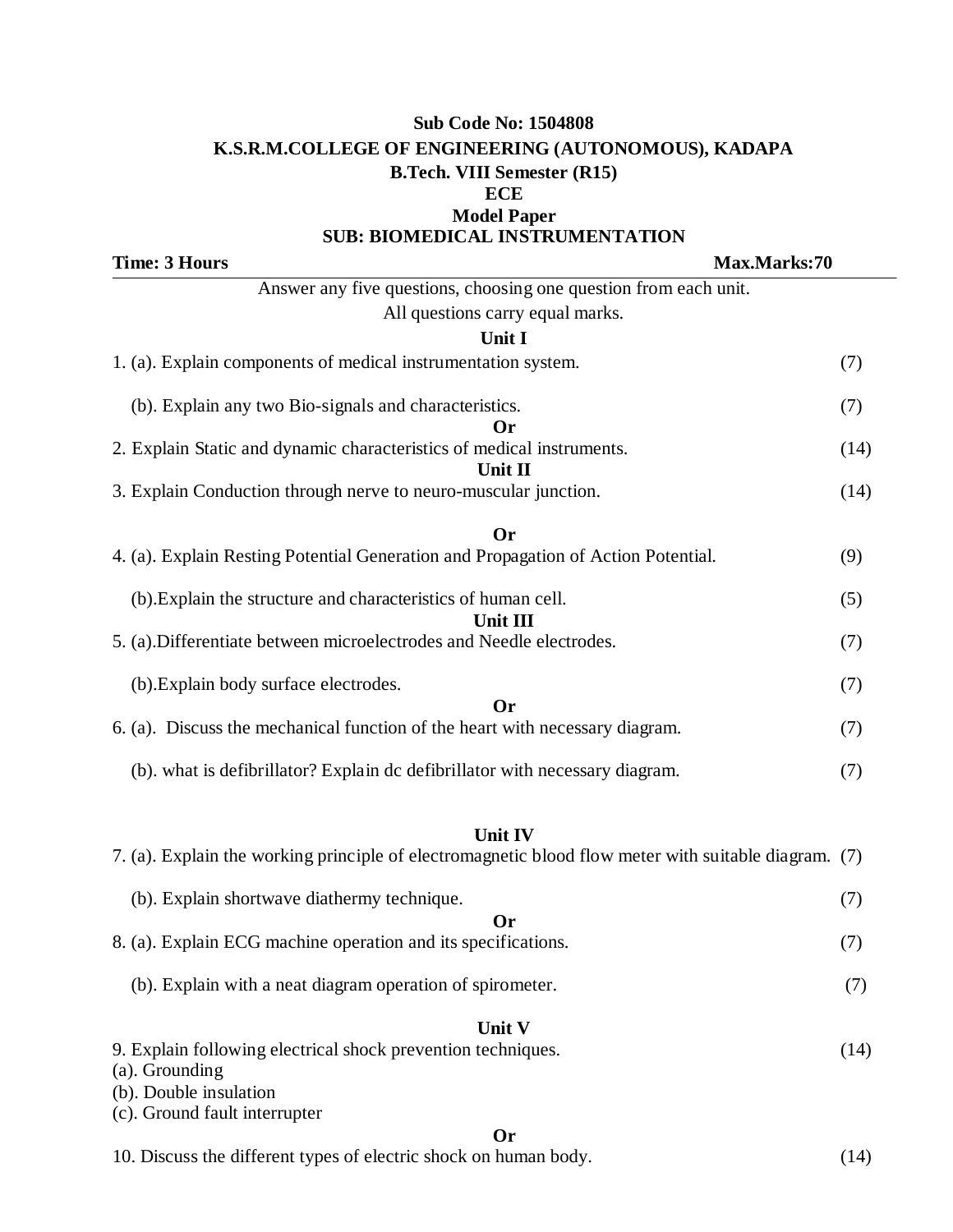## **K.S.R.M.COLLEGE OF ENGINEERING (AUTONOMOUS), KADAPA**

## **B.Tech. VIII Semester (R15)**

### **ECE Model Paper**

### **Subject: CELLULAR AND MOBILE COMMUNICATIONS**

**Time: 3 Hours Max.Marks:70** Answer any five questions, choosing one question from each unit. All questions carry equal marks. **UNIT-I** 1. (a) What are the limitations of conventional Mobile Telephone System? 4M (b) With a neat sketch, explain the operation of a cellular system. 10M<br> **OR**<br>
Write short notes on: (a) Hand off mechanism with diagrams; (b) Cell Splitting 14M<br> **UNIT-II**<br>
(a) Derive the expression for received power P i **OR** 2. Write short notes on: (a) Hand off mechanism with diagrams; (b) Cell Splitting 14M 3. (a) Derive the expression for received power  $P_r$  in the wave propagating from land to mobile over land. 10M (b) The distance between two fixed stations is 20Km. The effective antenna height at one end is 100m. Find the effective antenna height at the other end at 850 MHz to receive maximum power. 4M **OR** 4. (a) Tabulate standard conditions and correction factors at the base station and at mobile unit.7M (b) Explain propagation in near-in distance. 7M **UNIT-III** 5. (a) Write short notes on Umbrella pattern antennas. 4M (b) Explain the design of a directional antenna system. 10M **OR** 6. (a) What is the effect of lowering antenna height in various cases? 7M (b)Explain the Real - time co-channel interference measurement. 7M **OR**<br>
6. (a) What is the effect of lowering antenna height i<br>
(b)Explain the Real - time co-channel interference<br> **UNIT-IV**<br>
7. (a) Explain the concept of channel sharing and both 7. (a) Explain the concept of channel sharing and borrowing. 7M (b) Write short notes on channel assignment. 7M **OR** 8. (a) Explain how the handoff is initiated. 7M (b)Write short notes on MAHO and soft handoff. 7M **UNIT-V** 9. (a) Explain the GSM architecture. 8M (b) Explain about the GSM Channels. 6M **OR** 10. Explain the following: 14M (a) CDMA

(b) TDMA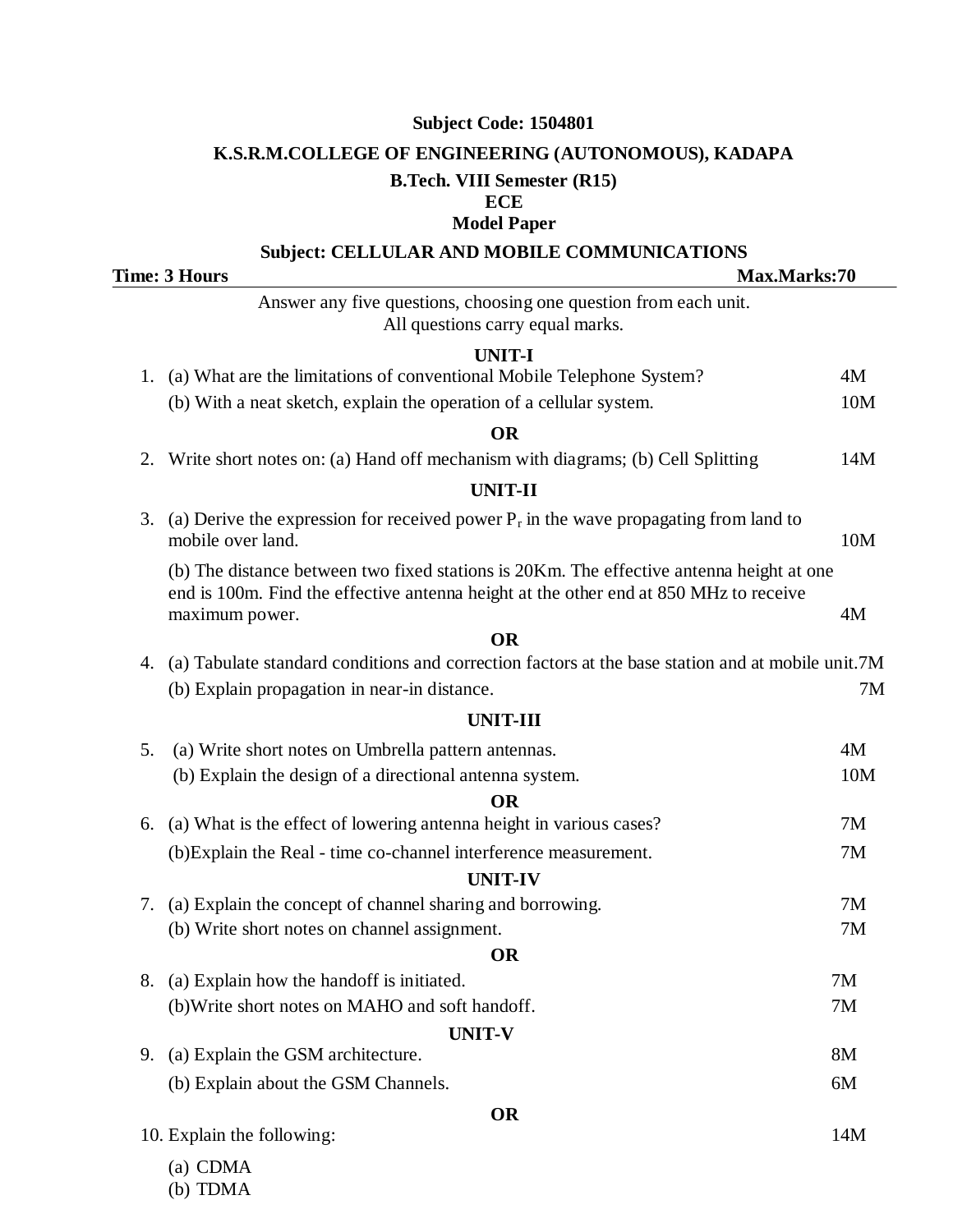## **K.S.R.M. COLLEGE OF ENGINEERING (Autonomous), KADAPA B.Tech. VIII Semester (R15) ECE Model Paper**

**Subject: RADAR SYSTEMS**

Time: 3 Hours Max. Marks: 70

Answer any five questions; choose **ONE** question from each unit.

## **UNIT-I**

| 1. a) Derive and explain simple radar equation.                                                                                        | 6M |
|----------------------------------------------------------------------------------------------------------------------------------------|----|
| b) Compute the maximum detectable range of a radar system specified below:                                                             | 4M |
| Operating wavelength = $3.2$ cm, Peak pulse transmitted power = $500$ kW, Minimum detectable                                           |    |
| power = $10^{-3}$ W, Effective area of the antenna = 5 m <sup>2</sup> , Radar cross-sectional area of the target = 20 m <sup>2</sup> . |    |
|                                                                                                                                        |    |

### **(OR)**

| 2. Justify the requirement of integration of radar pulses to improve target detection process |     |
|-----------------------------------------------------------------------------------------------|-----|
| and explain in detail. List the applications of radars.                                       | 14M |

#### **UNIT-I I**

| UNIT-II                                                                |     |
|------------------------------------------------------------------------|-----|
| 3. Explain in detail about RADAR duplexers with neat sketches.<br>(OR) | 14M |
| 4. (a) Explain TWT RF Amplifier with a neat sketch.                    | 7M  |
| (b) Discuss various types of radar displays.                           | 7M  |

#### **UNIT-III**

|  | 5. Explain Range and Doppler measurement of a target using FM-CW radar. | 14M |
|--|-------------------------------------------------------------------------|-----|
|  |                                                                         |     |

#### **(OR)**

| 6. Explain the following briefly                              |     |    |
|---------------------------------------------------------------|-----|----|
| (i) Delay line canceller                                      |     | 5M |
| (ii) Staggered pulse repetition frequencies                   |     | 4M |
| (iii) Sequential lobing                                       |     | 5M |
| <b>UNIT-IV</b>                                                |     |    |
| 7. a) Write about the errors in direction finding.            |     | 9M |
| b) Explain in detail about Goniometer.                        |     | 5M |
| (OR)                                                          |     |    |
| 8. (a) Explain about LF/MF Four course radio Range.           | 7M  |    |
| (b) Explain about VOR receiving equipment.                    |     | 7Μ |
| <b>UNIT-V</b>                                                 |     |    |
| 9. Explain in detail about                                    | 14M |    |
| i) $LORAN - A$<br>ii) Decca Navigation System                 |     |    |
| (OR)                                                          |     |    |
| 10. (a) Explain about DME and write it's operation in detail. |     | 7M |
| $(h)$ Write about $TACAN$ equipment                           |     | 7M |

(b) Write about TACAN equipment. 7M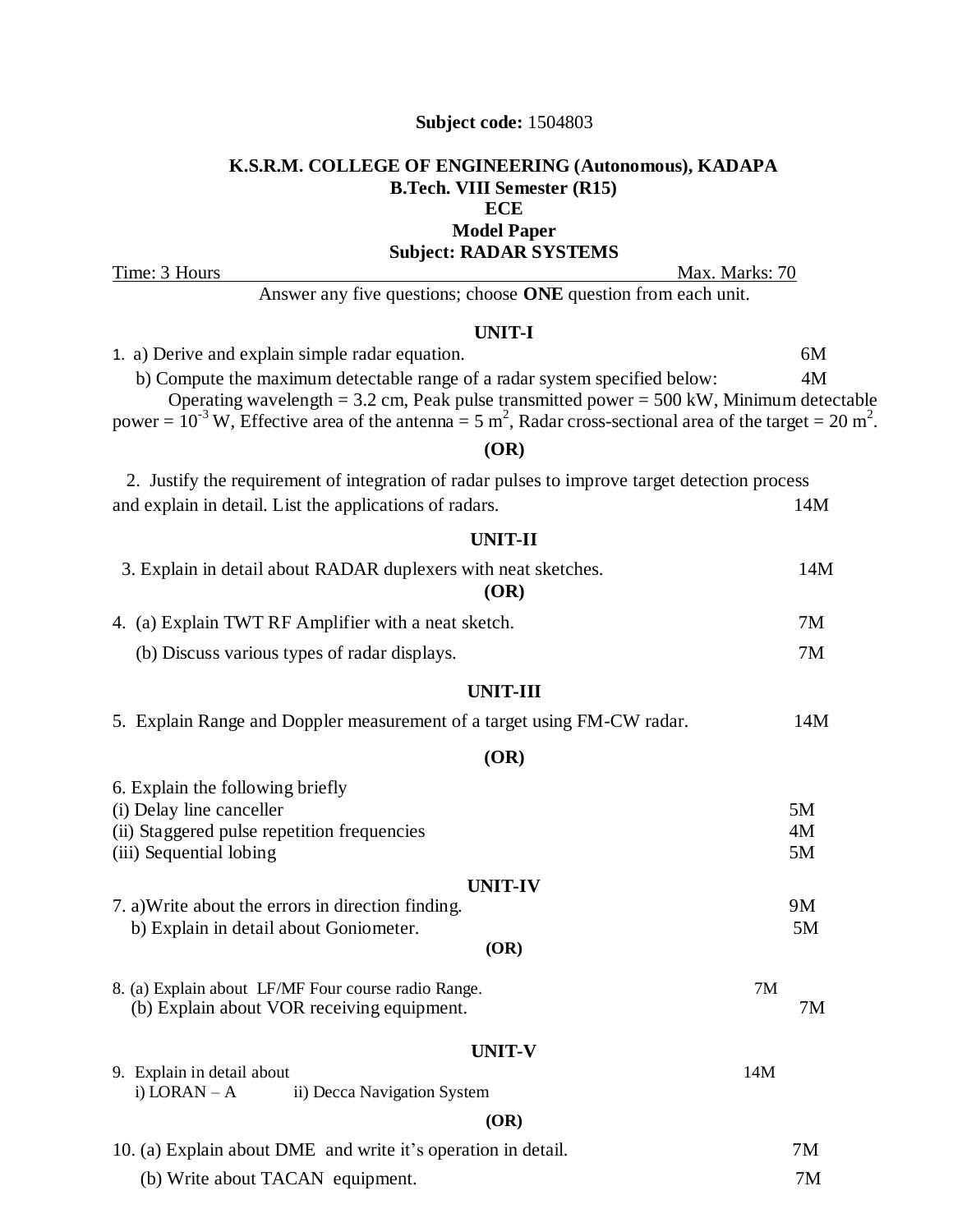10. Discuss the different types of electric shock on human body. (14)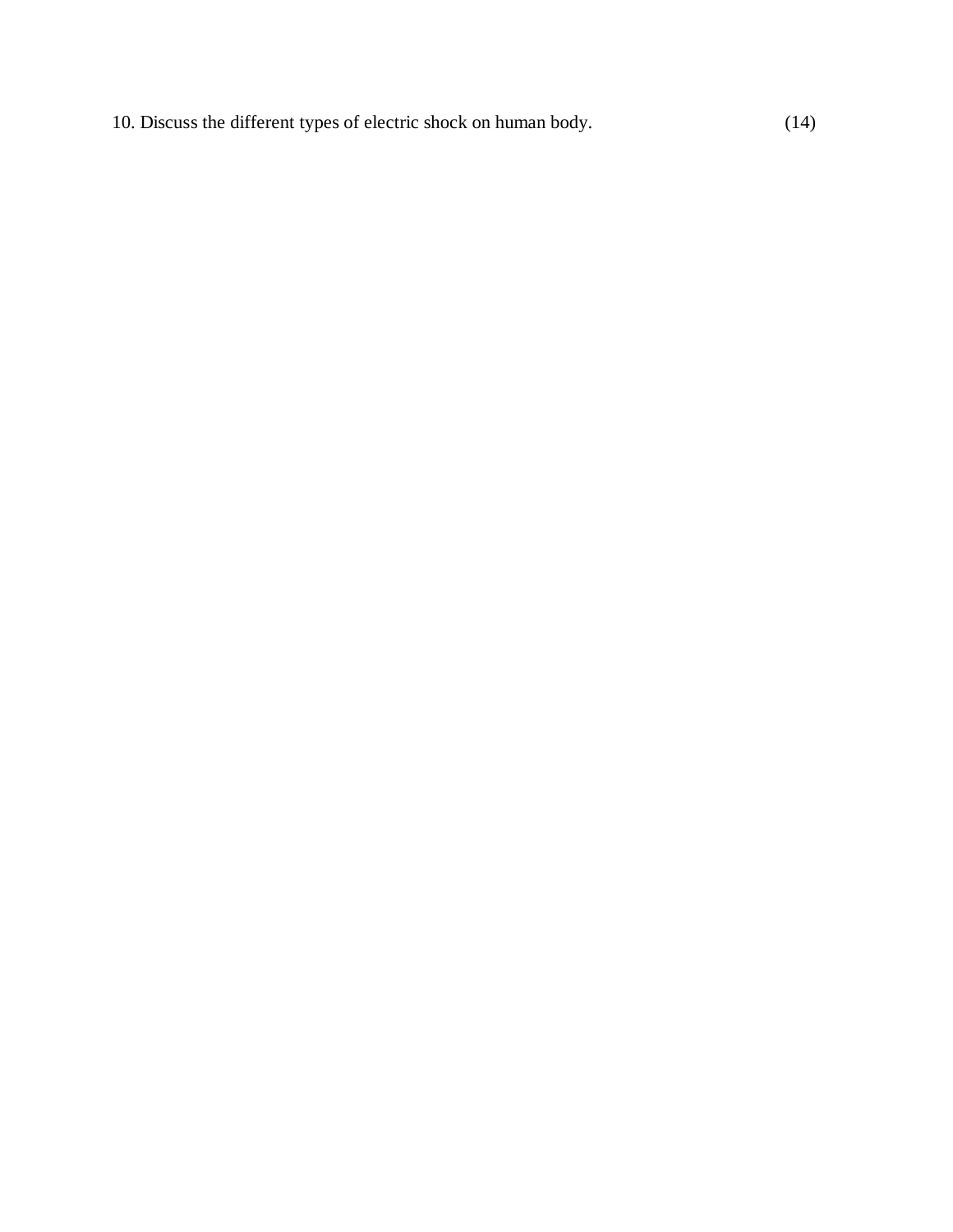## **K.S.R.M.COLLEGE OF ENGINEERING (AUTONOMOUS), KADAPA**

## **B.Tech. VIII Semester (R15)**

### **ECE Model Paper**

# **Subject: CELLULAR AND MOBILE COMMUNICATIONS**

## **Time: 3 Hours Max.Marks:70**

Answer any five questions, choosing one question from each unit. All questions carry equal marks.

### **UNIT-I**

| (b) With a neat sketch, explain the operation of a cellular system.      | 10M |
|--------------------------------------------------------------------------|-----|
| 1. (a) What are the limitations of conventional Mobile Telephone System? | 4M  |

#### **OR**

2. Write short notes on: (a) Hand off mechanism with diagrams; (b) Cell Splitting 14M

## **UNIT-II**

3. (a) Derive the expression for received power  $P_r$  in the wave propagating from land to mobile over land. 10M

(b) The distance between two fixed stations is 20Km. The effective antenna height at one end is 100m. Find the effective antenna height at the other end at 850 MHz to receive maximum power. 4M

### **OR**

| 4. (a) Tabulate standard conditions and correction factors at the base station and at mobile |    |
|----------------------------------------------------------------------------------------------|----|
| unit.                                                                                        | 7Μ |

(b) Explain propagation in near-in distance. 7M

#### **UNIT-III**

| (a) Write short notes on Umbrella pattern antennas.<br>5.                 | 4M  |
|---------------------------------------------------------------------------|-----|
| (b) Explain the design of a directional antenna system.                   | 10M |
| OR                                                                        |     |
| (a) What is the effect of lowering antenna height in various cases?<br>6. | 7M  |
| (b) Explain the Real - time co-channel interference measurement.          | 7M  |
| <b>UNIT-IV</b>                                                            |     |
| (a) Explain the concept of channel sharing and borrowing.                 | 7M  |
| (b) Write short notes on channel assignment.                              | 7M  |
| <b>OR</b>                                                                 |     |
| (a) Explain how the hand of is initiated.<br>8.                           | 7M  |
|                                                                           |     |

| (b) Write short notes on MAHO and soft handoff. | 7M |
|-------------------------------------------------|----|
|                                                 |    |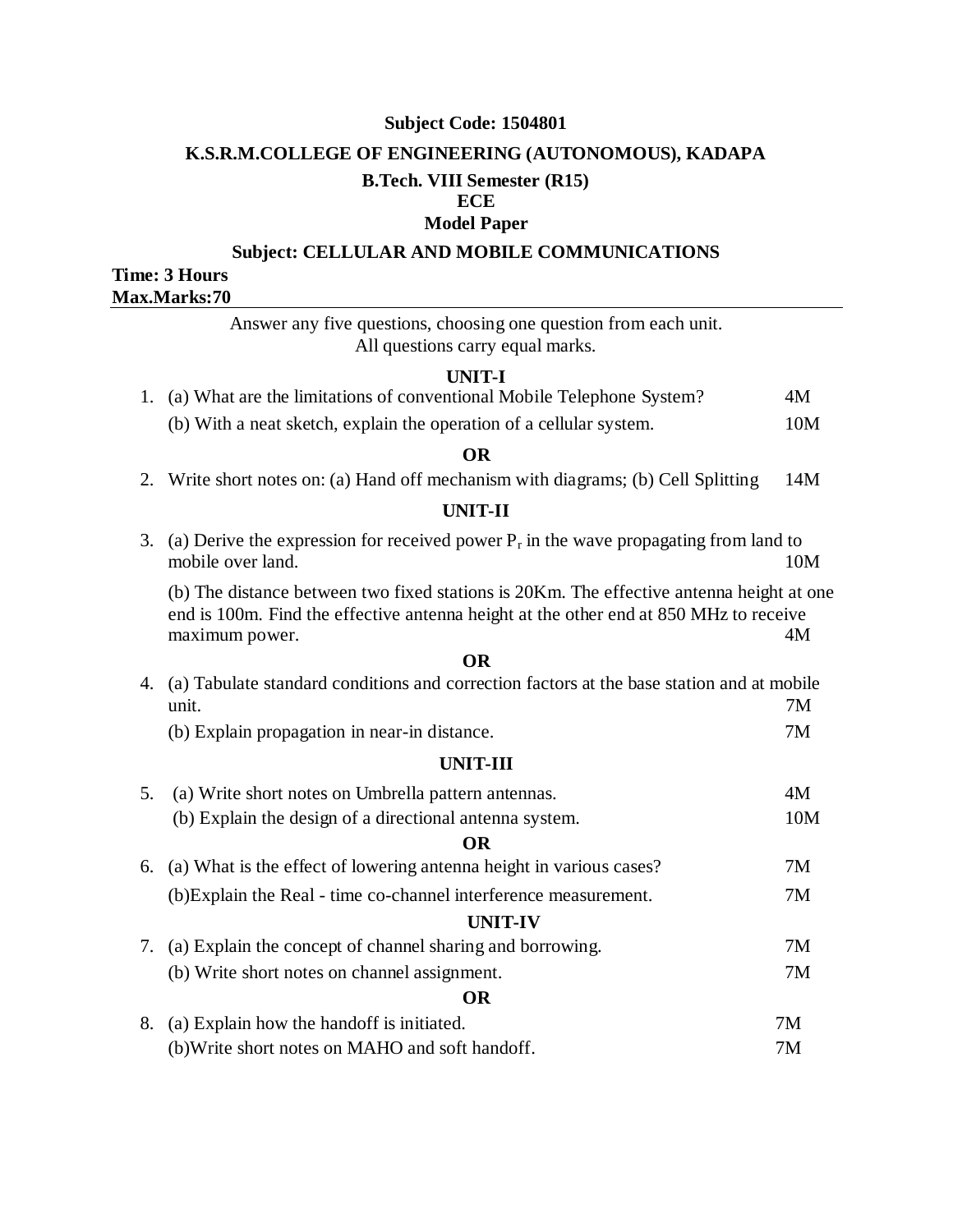| <b>UIMA-V</b>                           |    |
|-----------------------------------------|----|
| (a) Explain the GSM architecture.<br>9. | 8M |
| (b) Explain about the GSM Channels.     | 6M |
| <b>OR</b>                               |    |
| 10. Explain the following:<br>14M       |    |
| (a) CDMA                                |    |
| (b) TDMA                                |    |

#### **UNIT - V**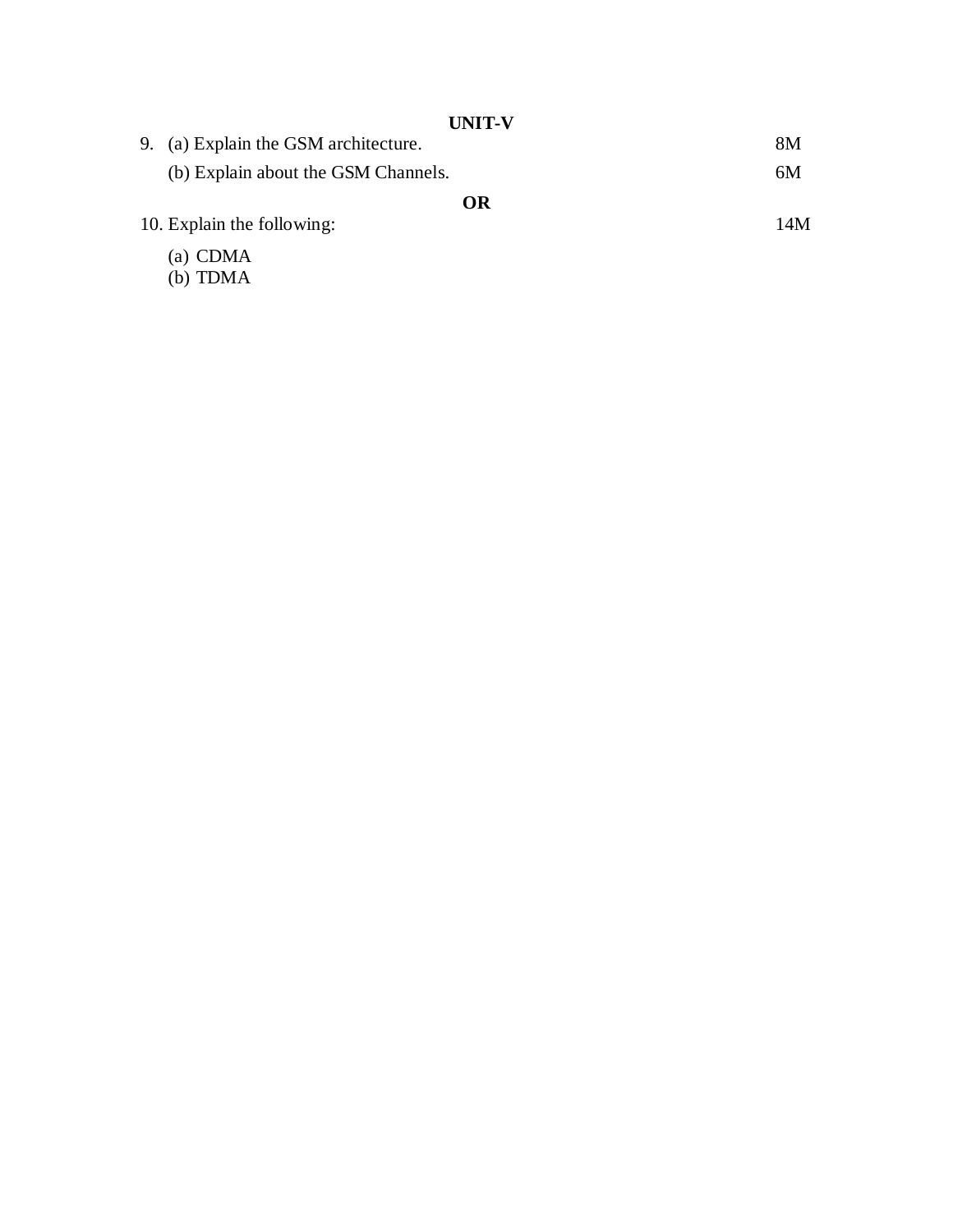## **K.S.R.M. COLLEGE OF ENGINEERING (Autonomous), KADAPA B.Tech. VIII Semester (R15) ECE Model Paper Subject: RADAR SYSTEMS**

Time: 3 Hours Max. Marks: 70

Answer any five questions; choose **ONE** question from each unit.

# **UNIT-I**

| 1. a) Derive and explain simple radar equation.                                                                                                                 | 6M  |
|-----------------------------------------------------------------------------------------------------------------------------------------------------------------|-----|
| b) Compute the maximum detectable range of a radar system specified below:<br>Operating wavelength = $3.2$ cm, Peak pulse transmitted power = $500$ kW, Minimum | 4M  |
| detectable power = $10^{-3}$ W, Effective area of the antenna = 5 m <sup>2</sup> , Radar cross-sectional area of                                                |     |
| the target = $20 \text{ m}^2$ .                                                                                                                                 |     |
| (OR)                                                                                                                                                            |     |
| 2. Justify the requirement of integration of radar pulses to improve target detection process                                                                   |     |
| and explain in detail. List the applications of radars.                                                                                                         | 14M |
| <b>UNIT-II</b>                                                                                                                                                  |     |
| 3. Explain in detail about RADAR duplexers with neat sketches.<br>(OR)                                                                                          | 14M |
| 4. (a) Explain TWT RF Amplifier with a neat sketch.                                                                                                             | 7M  |
| (b) Discuss various types of radar displays.                                                                                                                    | 7M  |
| <b>UNIT-III</b>                                                                                                                                                 |     |
| 5. Explain Range and Doppler measurement of a target using FM-CW radar.                                                                                         | 14M |
| (OR)                                                                                                                                                            |     |
| 6. Explain the following briefly                                                                                                                                |     |
| (i) Delay line canceller                                                                                                                                        | 5M  |
| (ii) Staggered pulse repetition frequencies                                                                                                                     | 4M  |
| (iii) Sequential lobing                                                                                                                                         | 5M  |
| <b>UNIT-IV</b>                                                                                                                                                  |     |
| 7. a) Write about the errors in direction finding.                                                                                                              | 9M  |
| b) Explain in detail about Goniometer.                                                                                                                          | 5M  |
| (OR)                                                                                                                                                            |     |
| 8. (a) Explain about LF/MF Four course radio Range.<br>7M<br>(b) Explain about VOR receiving equipment.                                                         | 7M  |
|                                                                                                                                                                 |     |
| <b>UNIT-V</b>                                                                                                                                                   |     |
| 14M<br>9. Explain in detail about                                                                                                                               |     |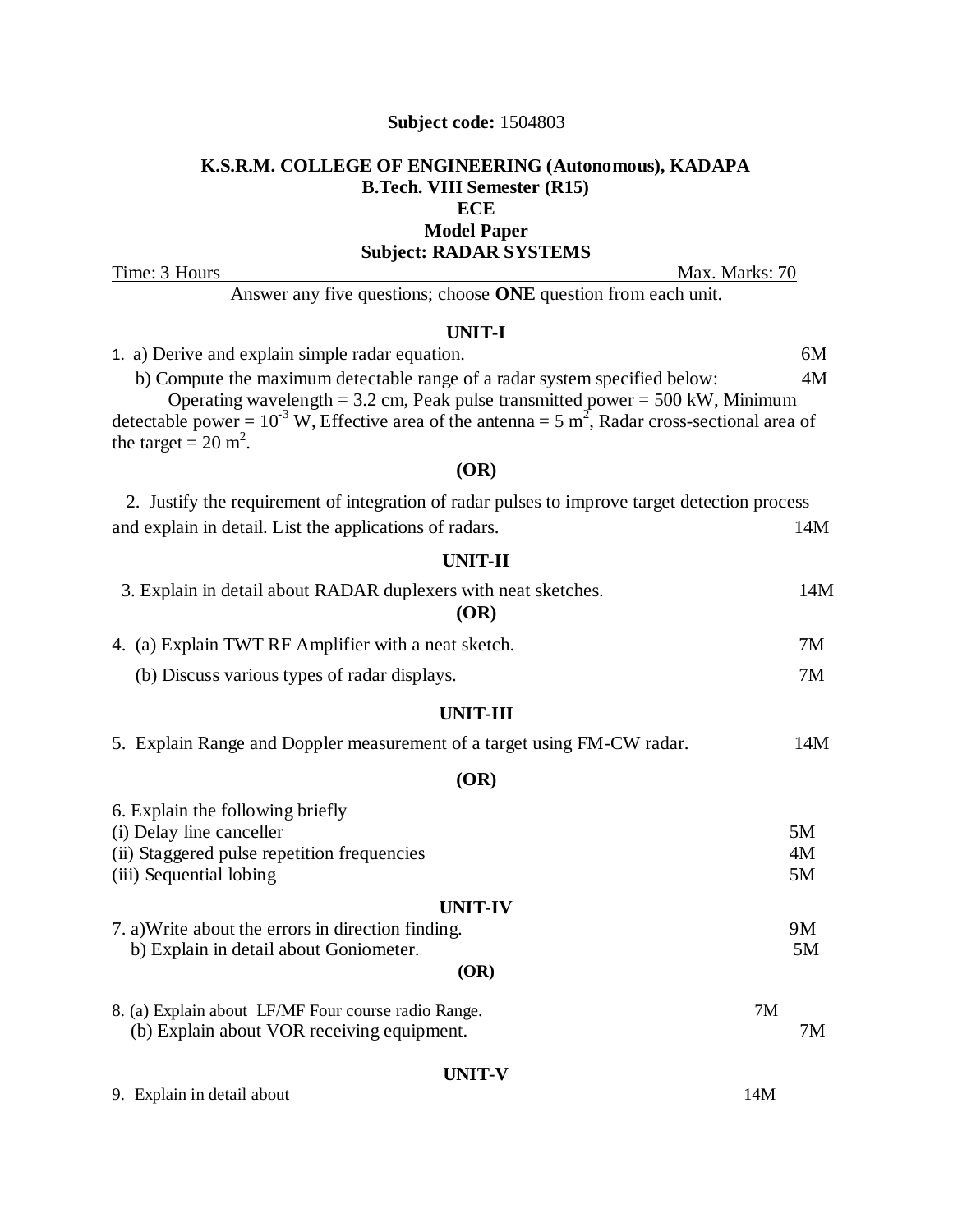# i) LORAN – A ii) Decca Navigation System

# **(OR)**

| 10. (a) Explain about DME and write it's operation in detail. | 7M |
|---------------------------------------------------------------|----|
| (b) Write about TACAN equipment.                              | 7M |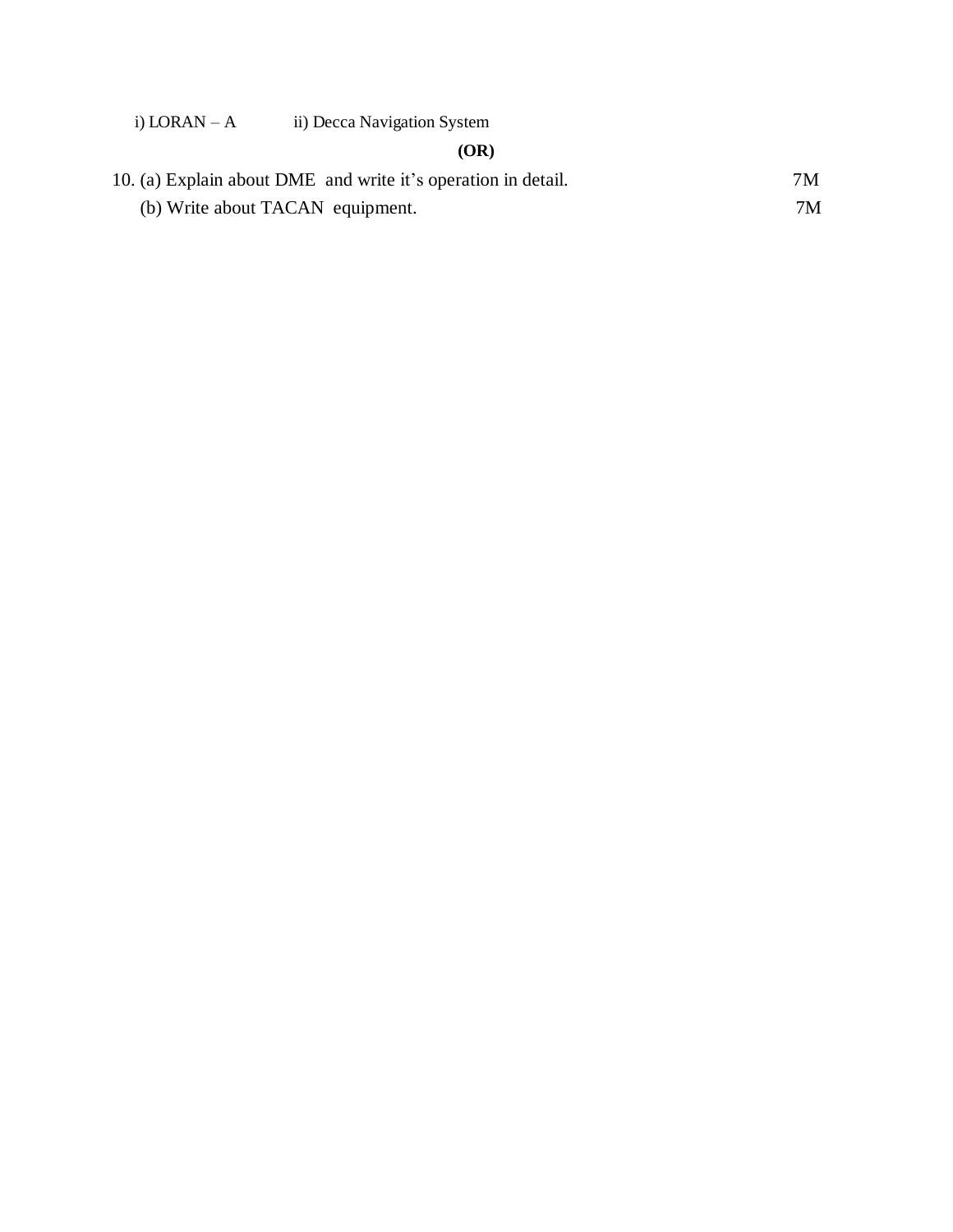# K.S.R.M.COLLEGE OF ENGINEERING (AUTONOMOUS), KADAPA

# **B.Tech. VIII Semester (R15)**

# **ECE**

**Model Paper**  Subject: **SATELLITE COMMUNICATIONS**

| $\sup$ $\mathbb{C}$ . SATELLITE COMMUNICATIONS                                                         |              |
|--------------------------------------------------------------------------------------------------------|--------------|
| Time: 3 Hours                                                                                          | Max.Marks:70 |
| Answer any five questions, choosing one question from each unit.<br>All questions carry equal marks.   |              |
| <b>UNIT-I</b>                                                                                          |              |
| (a) Explain the history of satellite communication.<br>1.                                              | 10M          |
| (b) Explain the applications of satellite communications.                                              | 4M           |
| <b>OR</b>                                                                                              |              |
| (a) What are the kepler's three laws of planetary motion?<br>2.                                        | 7M           |
| (b) Explain orbital effects in communication system performance.                                       | 7M           |
| <b>UNIT-II</b>                                                                                         |              |
| Write in detail attitude and orbit control systems (AOCS).<br>3.                                       | 14M          |
| <b>OR</b>                                                                                              |              |
| (a) Explain telemetry, tracking, command and monitoring in satellite systems.<br>4.                    | 7M           |
| (b) Write about spacecraft antennas.                                                                   | 7M           |
| <b>UNIT-III</b>                                                                                        |              |
| Explain basic transmission theory.<br>5.                                                               | 14M          |
| <b>OR</b>                                                                                              |              |
| Discuss about the following.<br>6.<br>(a) System noise temperature<br>(b) G/T ratio for earth station. | 14M          |
| <b>UNIT-IV</b>                                                                                         |              |
| 7.<br>(a) Explain the Demand Access Multiple Access.                                                   | 7M           |
| (b) Explain the TDMA frame structure.                                                                  | 7M           |

## **OR**

| 8. Define multiple access techniques and explain briefly. | 14M |
|-----------------------------------------------------------|-----|
|-----------------------------------------------------------|-----|

## **UNIT-V**